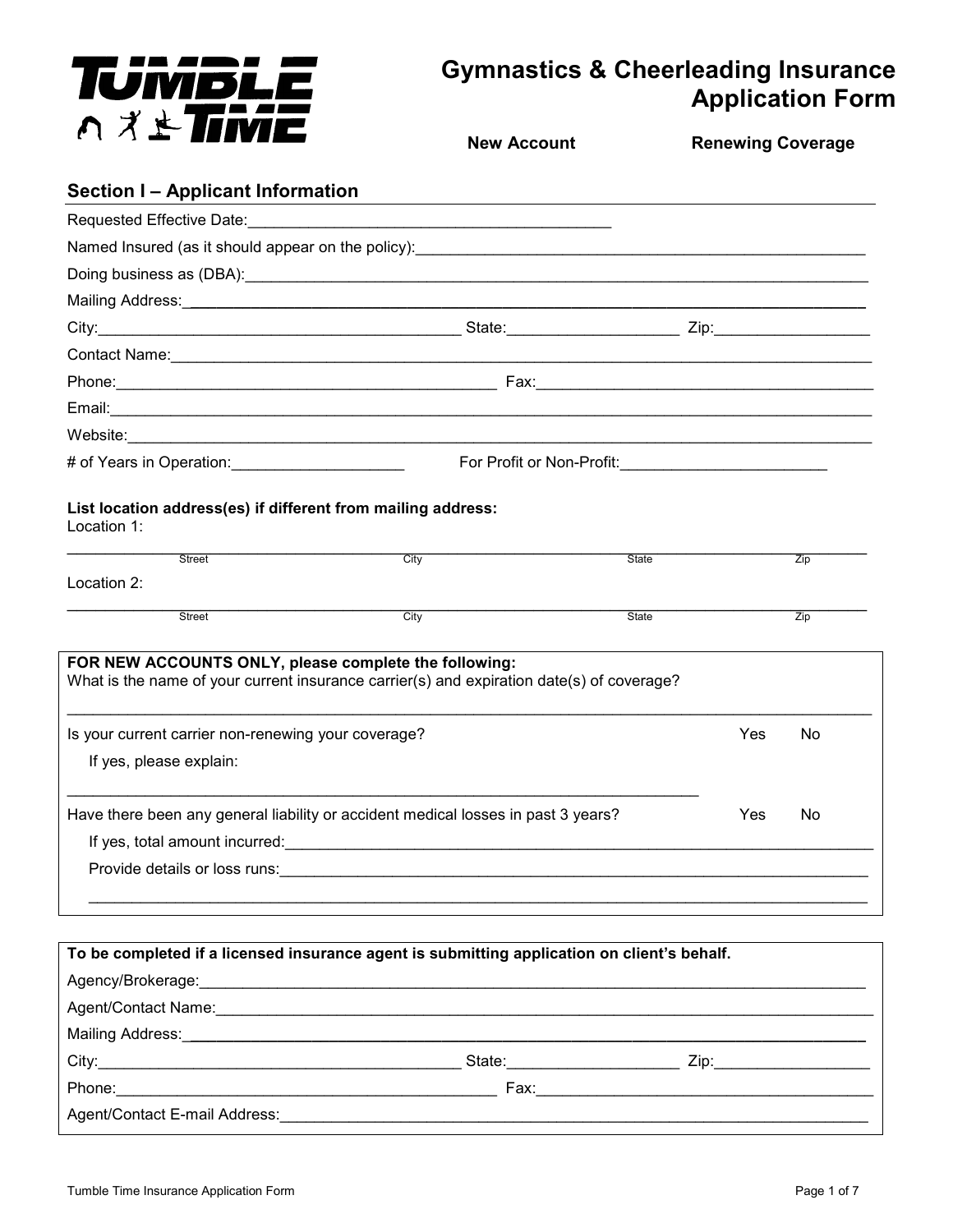| Please indicate the type of programs that are included in your operations (check all that apply) |  |
|--------------------------------------------------------------------------------------------------|--|
|                                                                                                  |  |

| Adult and Child Classes (ie, Mommy & Me)  | <b>Recreational Gymnastics</b> |
|-------------------------------------------|--------------------------------|
| Cheerleading                              | <b>Rhythmic Gymnastics</b>     |
| <b>Competitive/Artistic Gymnastics</b>    | <b>Sports Acrobatics</b>       |
| What levels are trained?                  | <b>Trampolines</b>             |
| Dance Programs                            | Tumbling                       |
| <b>Mobile Gymnastics Programs</b>         | Tumble Bus                     |
| Preschool Gym or Motor Skills Development | Other (please describe):       |
| Parkour, Free Running or Urban Gymnastics |                                |

| 1. | Do you require a waiver and release form be signed by the student and/or their<br>parent/guardian as part of your registration?                 |            | <b>No</b> |
|----|-------------------------------------------------------------------------------------------------------------------------------------------------|------------|-----------|
| 2. | Do you have a Code of Conduct, Written Regulations and/or By-Laws?                                                                              | Yes        | <b>No</b> |
| 3. | Do you have and enforce written standards regarding sexual abuse and molestation?                                                               | Yes        | No        |
| 4. | Do you routinely request and receive criminal background investigations on all employees,<br>volunteers and independent contractors?            | Yes        | No        |
| 5. | Is your school/club a member of USA Gymnastics?                                                                                                 | Yes        | <b>No</b> |
| 6. | If cheerleading gym, do you follow USASF guidelines?                                                                                            | Yes        | No        |
|    | 7. Are cheerleading pyramids ever more than 2 persons high or are springboards or trampolines<br>ever used when pyramiding in competition?      | Yes<br>N/A | <b>No</b> |
| 8. | Do you offer aerial performance training (ie, circus skills training)?<br>Describe (ie, high wires, ribbon/fabric performing devices, trapeze): | Yes        | No        |
| 9. | Do you offer camps, clinics or overnight lock ins?                                                                                              | Yes        | <b>No</b> |
|    | Do non-members attend?<br>Yes<br>No                                                                                                             |            |           |
|    | Describe the type of camp offered (include brochure, if available):                                                                             |            |           |
|    | List any ancillary activities offered as part of camp (ie, arts & crafts, field trips):                                                         |            |           |
|    | 10. Do you have a climbing wall?                                                                                                                | Yes        | No        |
|    | List maximum height of wall:                                                                                                                    |            |           |
|    | Proper supervision and controls in place?<br>Yes<br>No.                                                                                         |            |           |
|    | Are helmets and harnesses used if wall is over 10 feet?<br>N/A<br>Yes<br><b>No</b>                                                              |            |           |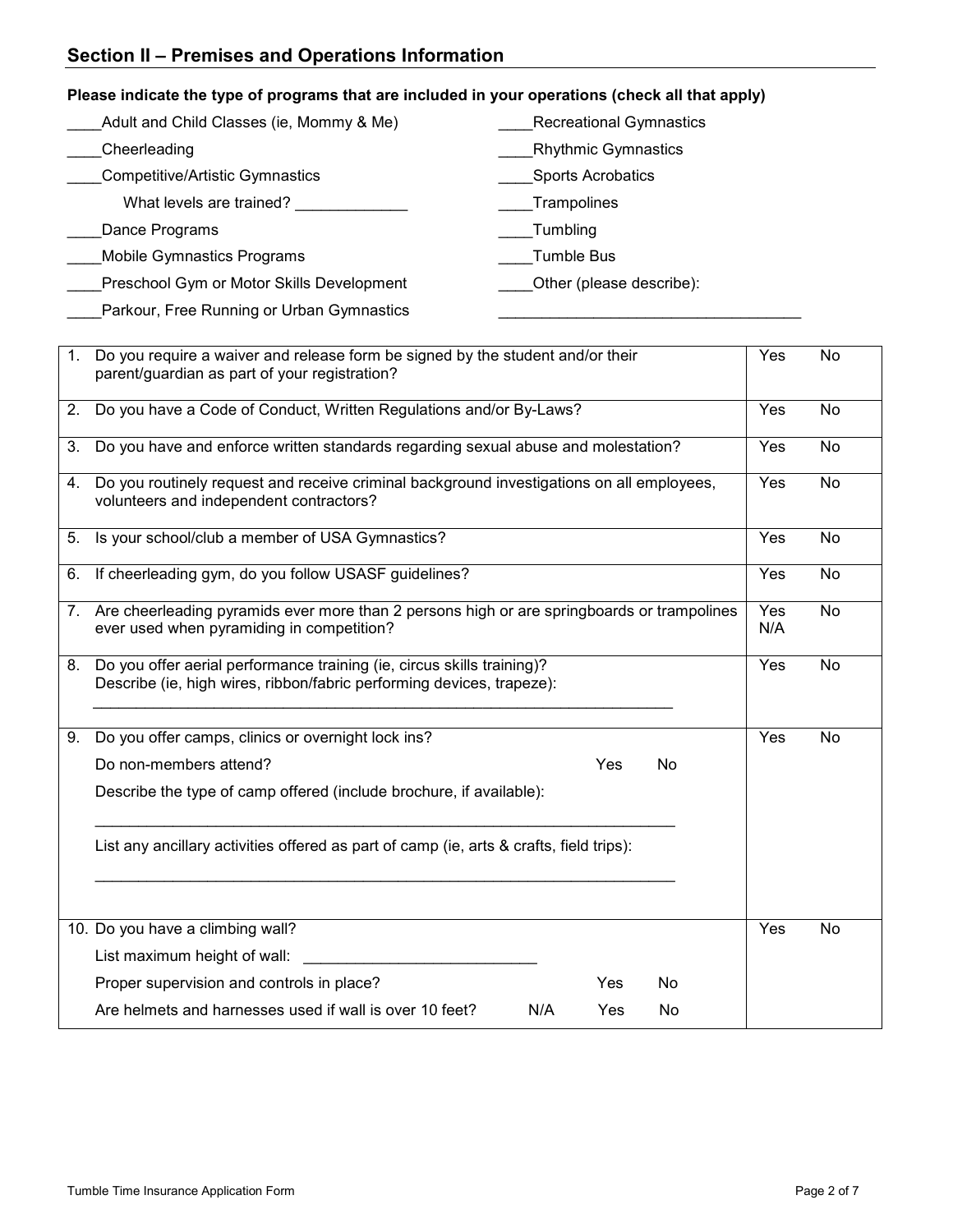# **Section II – Premises and Operations Information (Cont'd)**

| 11. Do you have a zip line?                                                                                         | Yes | No        |
|---------------------------------------------------------------------------------------------------------------------|-----|-----------|
| List height of zip line:<br><u> 1989 - Johann Barbara, martin amerikan ba</u>                                       |     |           |
| Proper supervision and controls in place?<br>Yes<br>No                                                              |     |           |
|                                                                                                                     |     |           |
| 12. Do you own inflatable amusement devices not used for training or instruction?                                   | Yes | No        |
| Number of inflatables:                                                                                              |     |           |
| Check type of inflatable:                                                                                           |     |           |
| Bouncer Castle Combo Funland Obstacle Course                                                                        |     |           |
|                                                                                                                     |     |           |
| Is the device used outside of facility?<br>Yes<br>No                                                                |     |           |
| Is the device rented to others?<br>Yes<br>No                                                                        |     |           |
|                                                                                                                     |     |           |
| 13. Is there a swimming pool on site?                                                                               | Yes | No        |
| If outside, is it fenced?<br>Yes<br>No                                                                              |     |           |
| Yes<br>Are rules posted?<br><b>No</b>                                                                               |     |           |
| Are lifeguards on duty when in use?<br>Yes<br>No                                                                    |     |           |
| Yes<br>No<br>Does it include diving boards/slides?                                                                  |     |           |
| Are all instructors certified?<br>Yes<br>No                                                                         |     |           |
|                                                                                                                     |     |           |
| 14. Do you host meets, competitions or tournaments involving other schools/clubs?                                   | Yes | No        |
| (Meets involving outside participants should be reported as scheduled and additional premium may apply.)            |     |           |
| 15. Do you have a day care license?                                                                                 | Yes | No        |
| If yes, is there separate insurance for the day care operations?<br>No<br><b>Yes</b>                                |     |           |
| 16. Is there a soft play area?                                                                                      | Yes | <b>No</b> |
| 17. Do you have a booster club that needs to be insured under your policy?                                          | Yes | No        |
|                                                                                                                     |     |           |
| 18. Is there a retail store or pro shop on premises?<br>If yes, retail store receipts:                              | Yes | No        |
|                                                                                                                     |     |           |
| 19. If martial arts are offered, do you use or sell any type of martial arts / tactical defense-related<br>weapons? | Yes | No        |
|                                                                                                                     |     |           |
| 20. Is any sports equipment sold or rented?                                                                         | Yes | No        |
| 21. Are any nutritional supplements sold or distributed?                                                            | Yes | No        |
| If yes, are they sold under the applicant's label?<br>Yes<br>No                                                     |     |           |
| 22. Total receipts from membership dues:                                                                            |     |           |
|                                                                                                                     |     |           |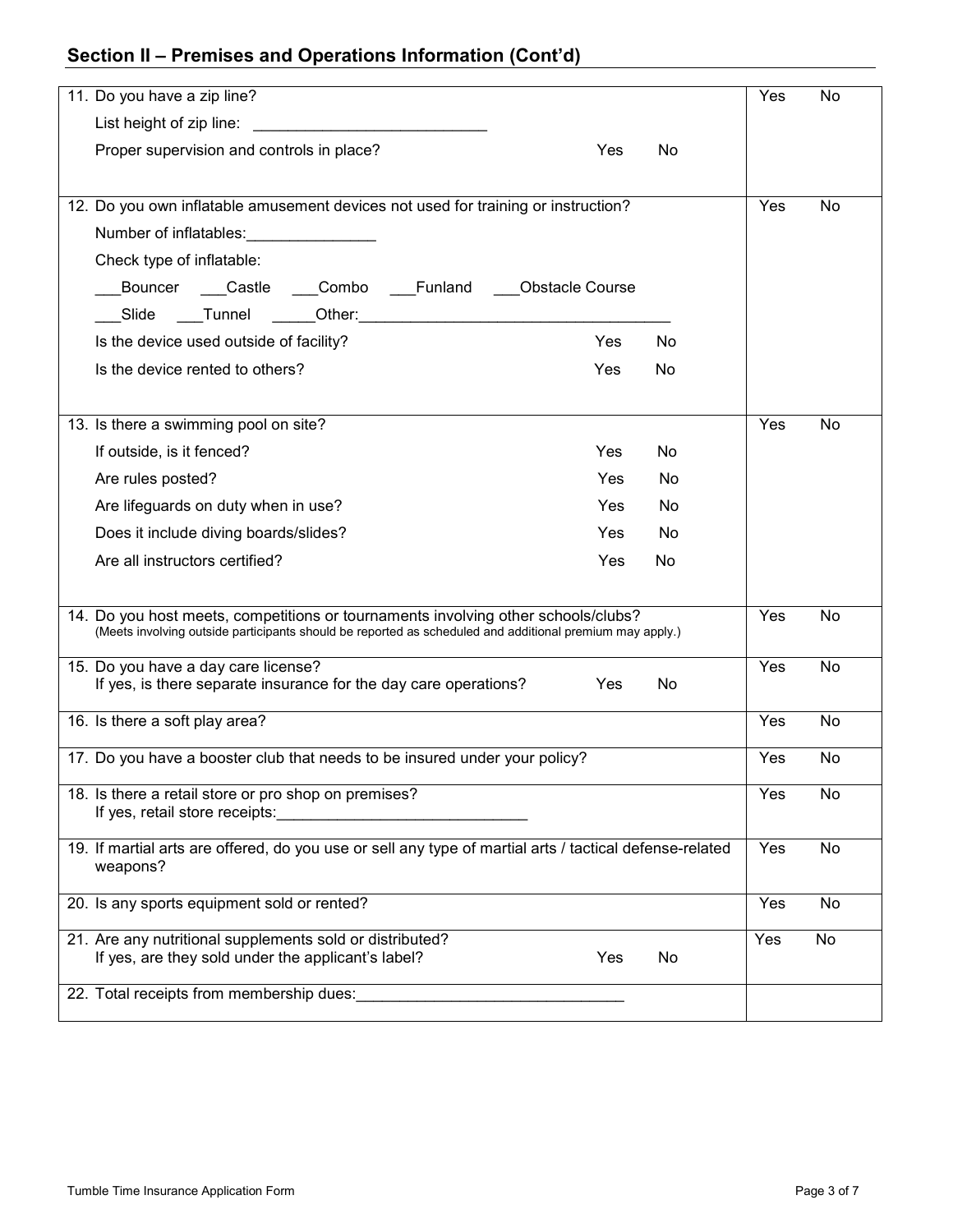Please report the total number of gymnastics/cheerleading participants registered at your busiest time of the year.

| Ages 12 & under   |  |
|-------------------|--|
| <b>Ages 13-15</b> |  |
| <b>Ages 16-18</b> |  |
| Ages 19 and over  |  |

#### **Ancillary Activities and Birthday or Social Party Coverage**

Please select all of the activities you may have and report the total number of registered members and/or the number of separately enrolled participants in each of the activities listed below. The total number of birthday or social parties you may have at your facility on an annual basis should be reported.

| <b>Activity/Program Offered</b>                                           | # of Participants | Activity/Program Offered                                                  | # of Participants |
|---------------------------------------------------------------------------|-------------------|---------------------------------------------------------------------------|-------------------|
| Arts and Crafts                                                           |                   | Music Lessons                                                             |                   |
| <b>Basketball Programs/Classes</b>                                        |                   | Swimming Programs/Classes                                                 |                   |
| <b>Camps or Clinics</b>                                                   |                   | Trial Classes or Open Gym                                                 |                   |
| Dance, Drama, Theater Art Programs                                        |                   | <b>Volleyball Programs/Classes</b>                                        |                   |
| List the styles of dance offered:                                         |                   | Yoga and/or Exercise Classes                                              |                   |
| Martial Arts Programs/Classes<br>List the styles of martial arts offered: |                   | <b>Birthday or Social Parties</b><br>(Report total # of parties for year) |                   |
| Other (please describe)                                                   |                   |                                                                           |                   |

## **Section IV – Concussion Protocol**

 $\frac{1}{2}$  ,  $\frac{1}{2}$  ,  $\frac{1}{2}$  ,  $\frac{1}{2}$  ,  $\frac{1}{2}$  ,  $\frac{1}{2}$  ,  $\frac{1}{2}$  ,  $\frac{1}{2}$  ,  $\frac{1}{2}$  ,  $\frac{1}{2}$  ,  $\frac{1}{2}$  ,  $\frac{1}{2}$  ,  $\frac{1}{2}$  ,  $\frac{1}{2}$  ,  $\frac{1}{2}$  ,  $\frac{1}{2}$  ,  $\frac{1}{2}$  ,  $\frac{1}{2}$  ,  $\frac{1$ 

#### **You MUST complete the following information if your business currently offers cheerleading or martial arts.**

| $\mathbf{1}$ . | Does your organization have a written concussion policy that is in compliance with current<br>state legislation?                                               | Yes | No. |
|----------------|----------------------------------------------------------------------------------------------------------------------------------------------------------------|-----|-----|
| 2.             | Do you distribute the written policy to coaches, parents and players and require parent's<br>acknowledgement that they have received and reviewed?             | Yes | No. |
| 3.             | Does your concussion policy require a medical doctor's release prior to the child returning to<br>competition/practice?                                        | Yes | No  |
| 4.             | Does your concussion policy mandate that all coaches participate in concussion training at<br>least once every two years?                                      | Yes | No. |
| 5.             | If you answered No to any of the above questions, are you willing to implement policy within<br>90 days of renewal?                                            | Yes | No. |
| 6.             | Does your organization utilize baseline testing?                                                                                                               | Yes | No  |
| 7.             | Do you need information about putting a concussion policy in place? Ascension Benefits<br>& Insurance Solutions can provide resources and materials to assist. | Yes | No. |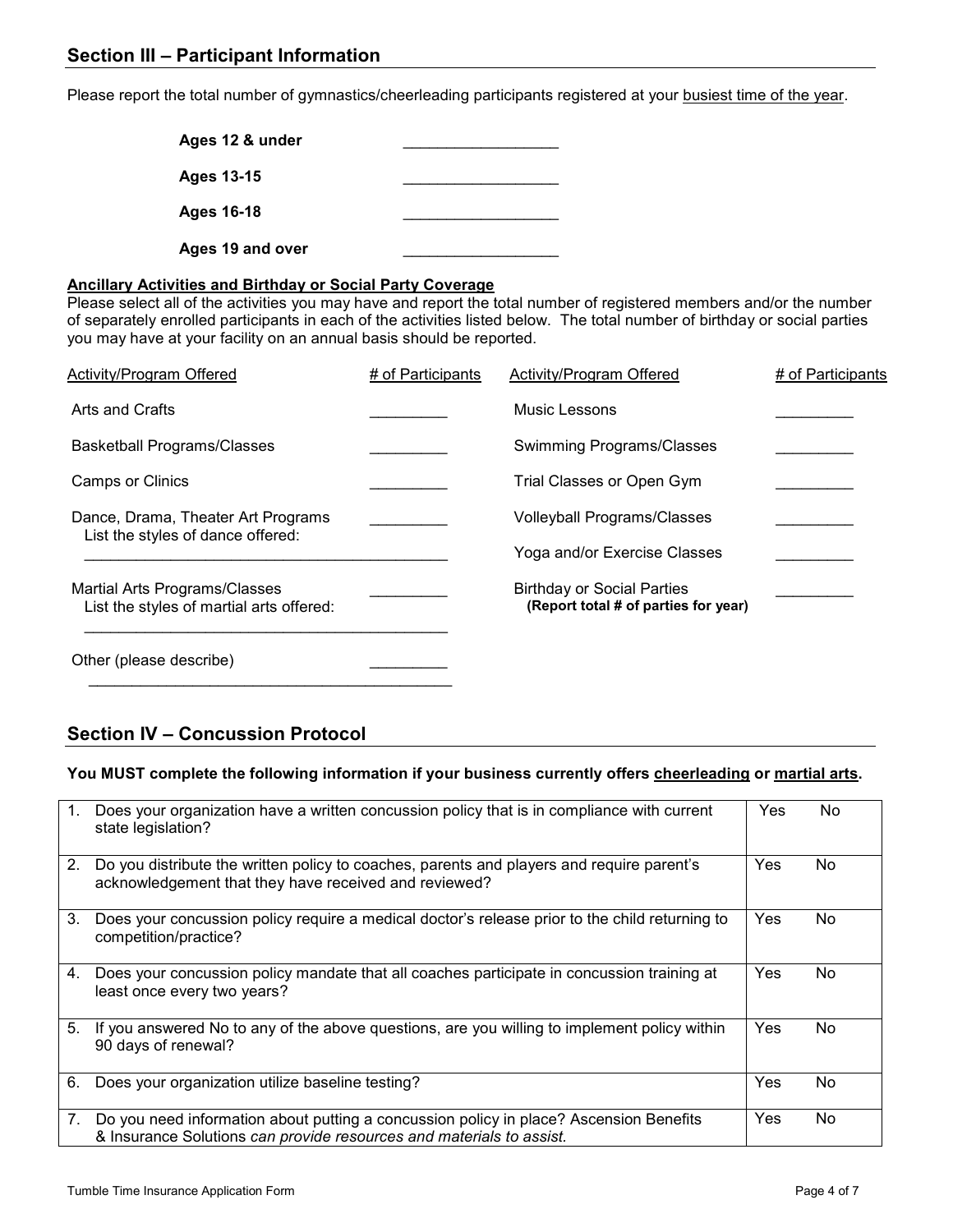#### **If you wish to receive a quote for this coverage, please complete the following information:**

TO AVOID A CO-INSURANCE PENALTY, YOU MUST INSURE 100% OF THE REPLACEMENT COST OF YOUR EQUIPMENT AND CONTENTS FOR ALL OF YOUR LOCATIONS.

#### **Step 1: Fill in the values to determine your total replacement cost amount for ALL locations**

| Value                                                                                 |
|---------------------------------------------------------------------------------------|
| $\frac{1}{2}$                                                                         |
| $\frac{1}{2}$                                                                         |
| $\sim$                                                                                |
| Provide values for categories below. DO NOT include those values already shown above. |
|                                                                                       |
| $\frac{1}{2}$                                                                         |
| $\int$                                                                                |
| \$                                                                                    |
|                                                                                       |
|                                                                                       |
|                                                                                       |
|                                                                                       |

#### **Step 2: List physical addresses where equipment and contents are stored (PO Boxes cannot be accepted.)**

Location 1:\_\_\_\_\_\_\_\_\_\_\_\_\_\_\_\_\_\_\_\_\_\_\_\_\_\_\_\_\_\_\_\_\_\_\_\_\_\_\_\_\_\_\_\_\_\_\_\_\_\_\_\_\_\_\_\_\_\_\_\_\_\_\_\_\_\_\_\_\_\_\_\_

Location 2: \_\_\_\_\_\_\_\_\_\_\_\_\_\_\_\_\_\_\_\_\_\_\_\_\_\_\_\_\_\_\_\_\_\_\_\_\_\_\_\_\_\_\_\_\_\_\_\_\_\_\_\_\_\_\_\_\_\_\_\_\_\_\_\_\_\_\_\_\_\_\_\_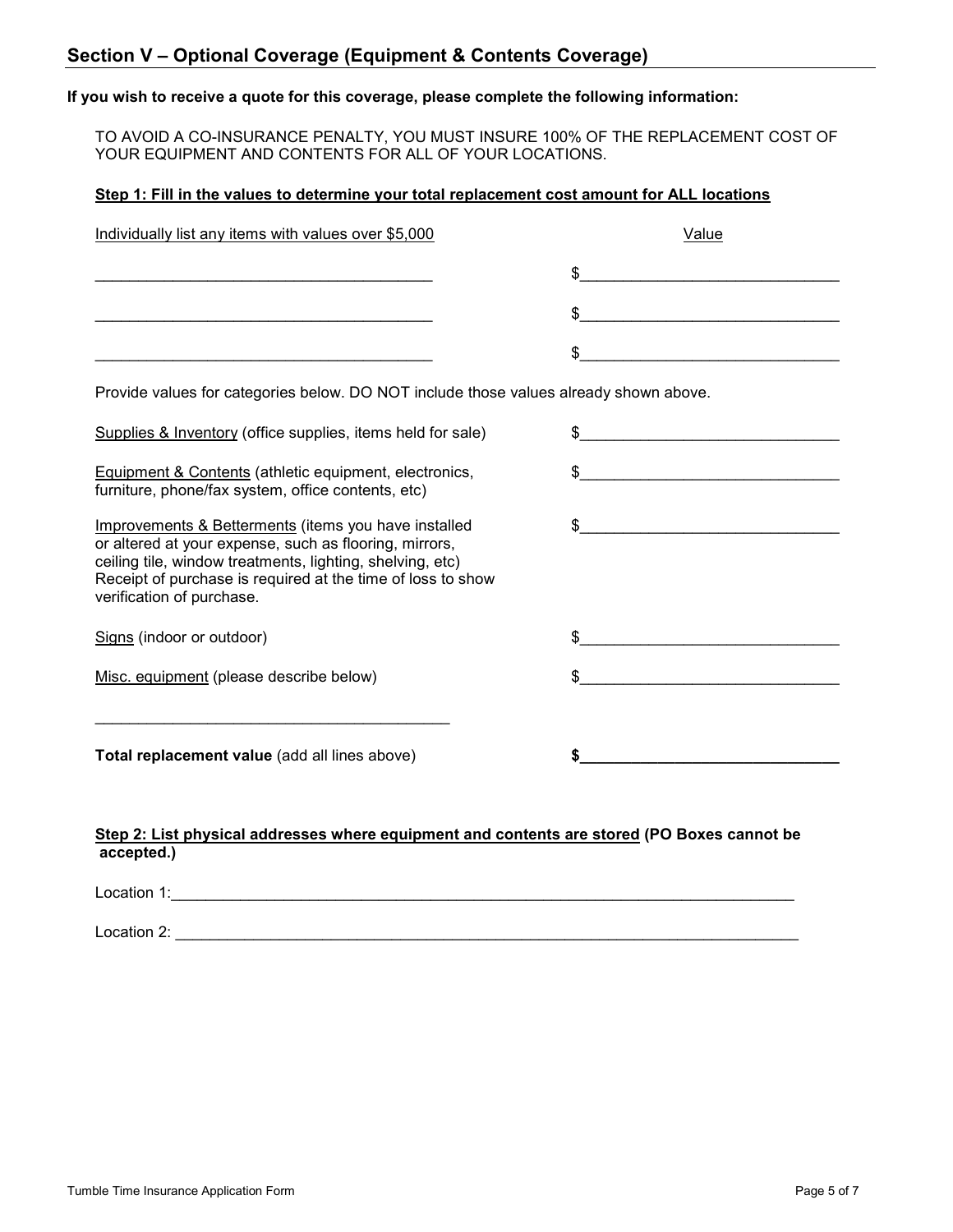## **Section VI – Optional Coverage (Sexual Abuse Liability Coverage)**

#### Coverage is contingent upon underwriting review and approval. **If you wish to receive a quote for this coverage, please complete the following information:**

| 1. | Does the organization have and enforce written standards regarding sexual abuse and<br>molestation?                                                                                                                   | Yes        | No. |
|----|-----------------------------------------------------------------------------------------------------------------------------------------------------------------------------------------------------------------------|------------|-----|
| 2. | Does the organization routinely request and receive criminal background investigations on<br>all prospective employees, volunteers and independent contractors?                                                       | Yes        | No. |
| 3. | Does the employment application for your paid staff and volunteers include questions<br>about whether the individual has ever been convicted for any crime, including sex-related<br>or child-abuse related offenses? | <b>Yes</b> | No. |
| 4. | How do you verify employment and/or volunteer-related references?<br>In Person<br>By Telephone<br>Do Not Verify                                                                                                       |            |     |
| 5. | Do you discuss child/sexual abuse including how to recognize the signs, and what to do if a<br>staff member, child or volunteer reports someone molested him/her at your staff<br>orientation?                        | Yes        | No. |
| 6. | Do you document it?                                                                                                                                                                                                   | Yes        | No. |
| 7. | Do you have a plan of supervision that monitors staff including volunteers in day-to-day<br>relationship with the children?                                                                                           | Yes        | No. |
| 8. | Do you have a crisis management plan for dealing with staff personnel, including<br>volunteers, victim, parents, authorities and media if you have an incident of abuse?                                              | Yes        | No. |

### **Section VII – Additional Insured Certificate Requests**

**You will receive a certificate reflecting proof of coverage for your business. If you need a certificate listing someone as additional insured please complete the following.** List the name and address of any entity requiring a certificate and indicate their relationship to you.

|                | <b>Name</b> | <b>Mailing Address</b> | Relationship |
|----------------|-------------|------------------------|--------------|
| 1              |             |                        |              |
| $\overline{2}$ |             |                        |              |
| 3 <sub>o</sub> |             |                        |              |